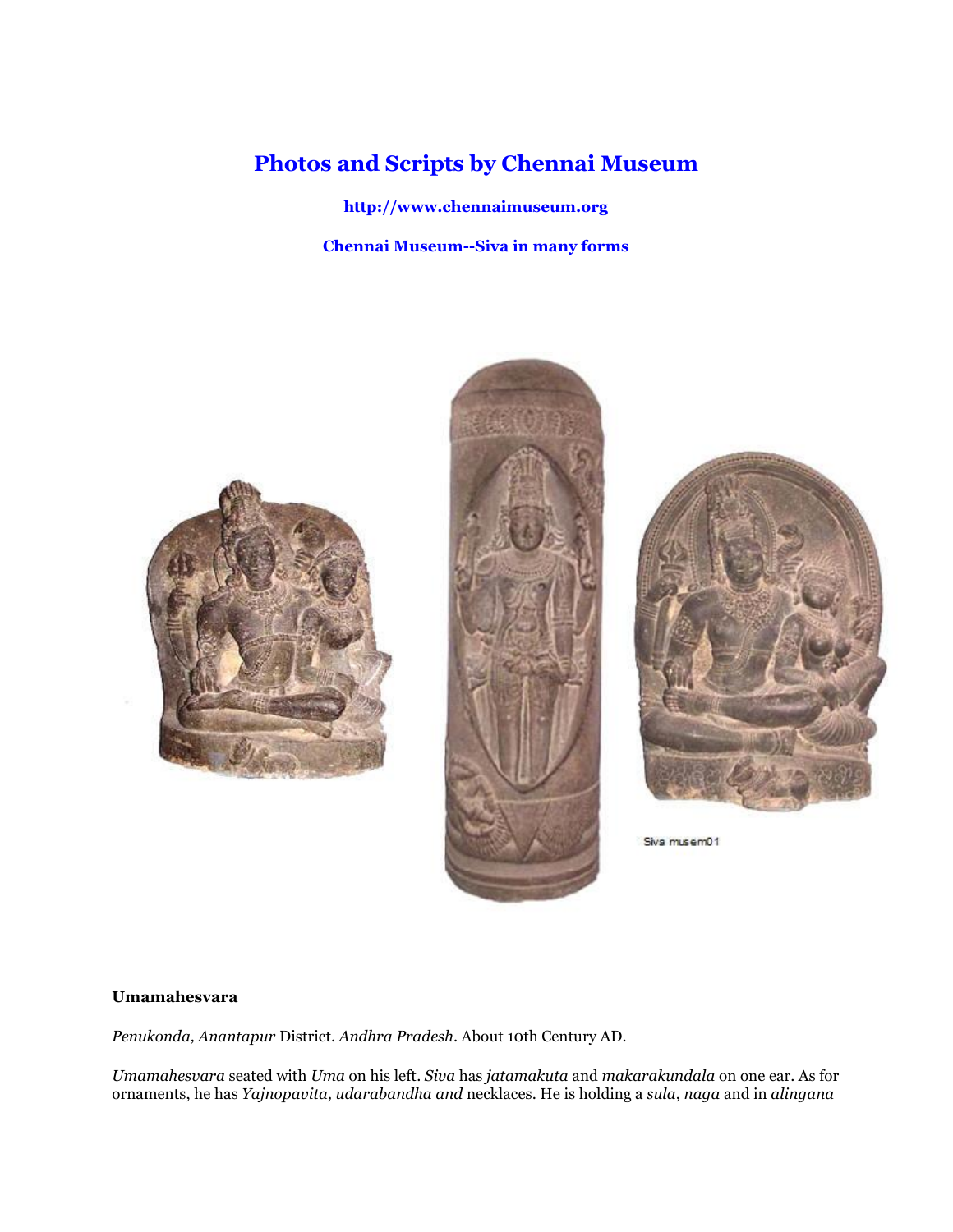posture. As for *Uma* she has *dhammilla* fashion hairdo. One of her hands is kept on *Siva*'s thigh and the other is holding a flower. *Nandi* is sculpted on the pedestal.

#### **Lingodhbhava**

*Mudiyanur, South Arcot* District. About 13th Century AD.

 Carved in great artistic detail. Here Siva is shown as emerging from the Linga. His *jatabhara* and feet are not shown. A *hamsa* bird is shown on the left upper side of the *Linga* denoting *Brahma* and a boar is shown on the right bottom of the *Linga* denoting *Vishnu*. Here all the *trimurtis* are shown. *Siva* has all his usual ornaments.

# **Umamahesvara**

*Penukonda, Anantapur* District. *Andhra Pradesh*. About 10th Century AD.

 *Umamahesvara* is seated with *Uma* on his left. *Siva* has *jatamakuta* and *makarakundala* on one ear. As for ornaments he has *Yajnopavita, udarabandha* and necklaces. He is holding a *sula, naga* and in *alingana* posture. As for *Uma* she has *dhammilla* fashion hairdo. One of her hands is kept on *Siva*'s thigh and the other is holding a flower. *Nandi* is sculpted on the pedestal and there is an inscription in letters of 9-10th Centuries.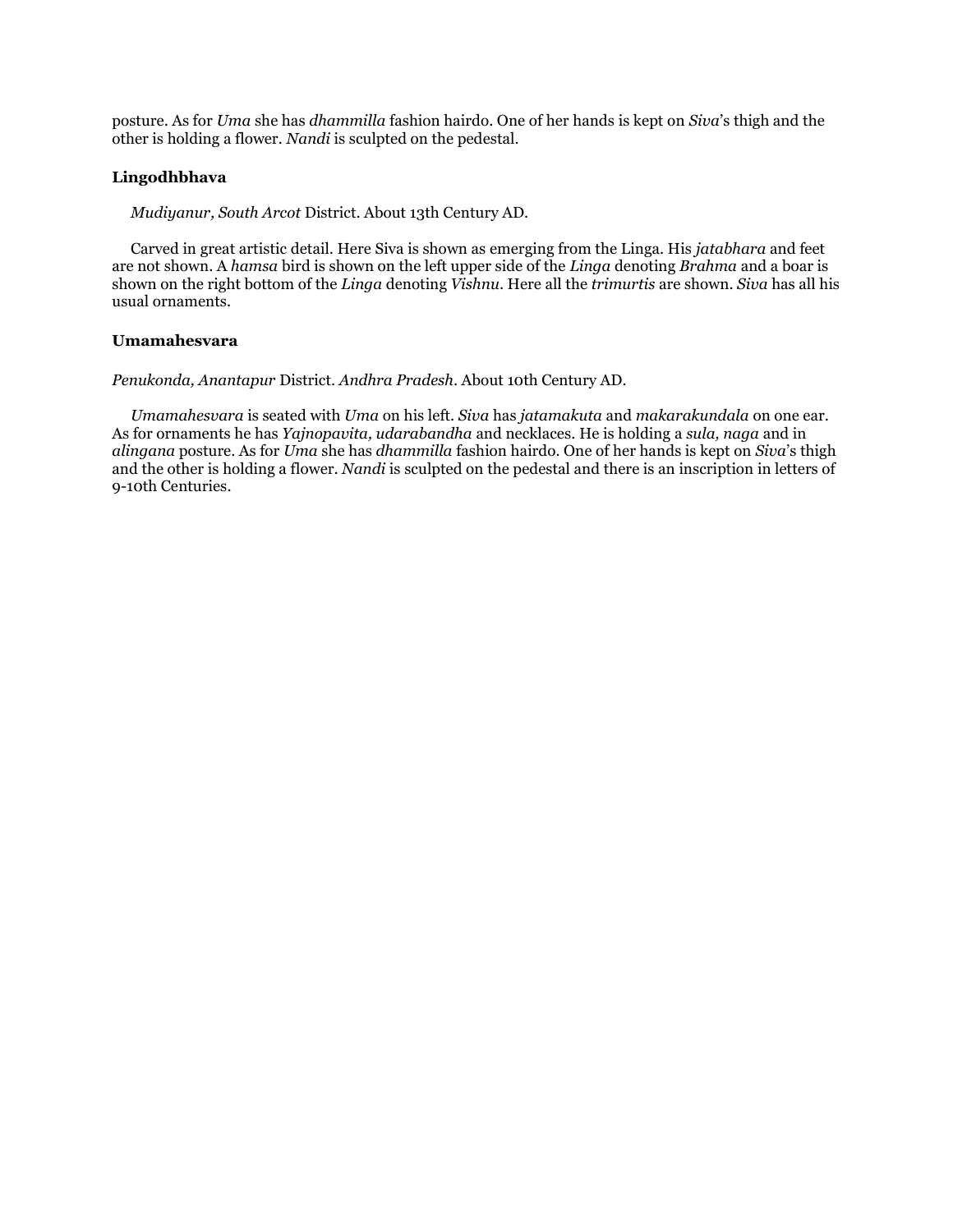

# **Dakshinamurti**

*Mullangudi, Thanjavur* District. About 15th Century AD.

 *Dakshinamurti* seated on a small hillock with four hands in three of which he carries *nagapasa, agnijvala* and a book. The fourth hand is held in the fashion of *chinmudra* attitude. His left foot rests on his right knee. The right foot is shown placed on the back of *apasmara purusha*. There is a *patrakundala* on his left ear and *makarakundala* on his right ear. The *jata* is arranged somewhat in the *jatabhara* fashion. On the slope of the hillock there are two sages one on either side of Dakshinamurti.

# **Dakshinamurti**

*Cholamaligai, Thanjavur* District. About 12th Century AD.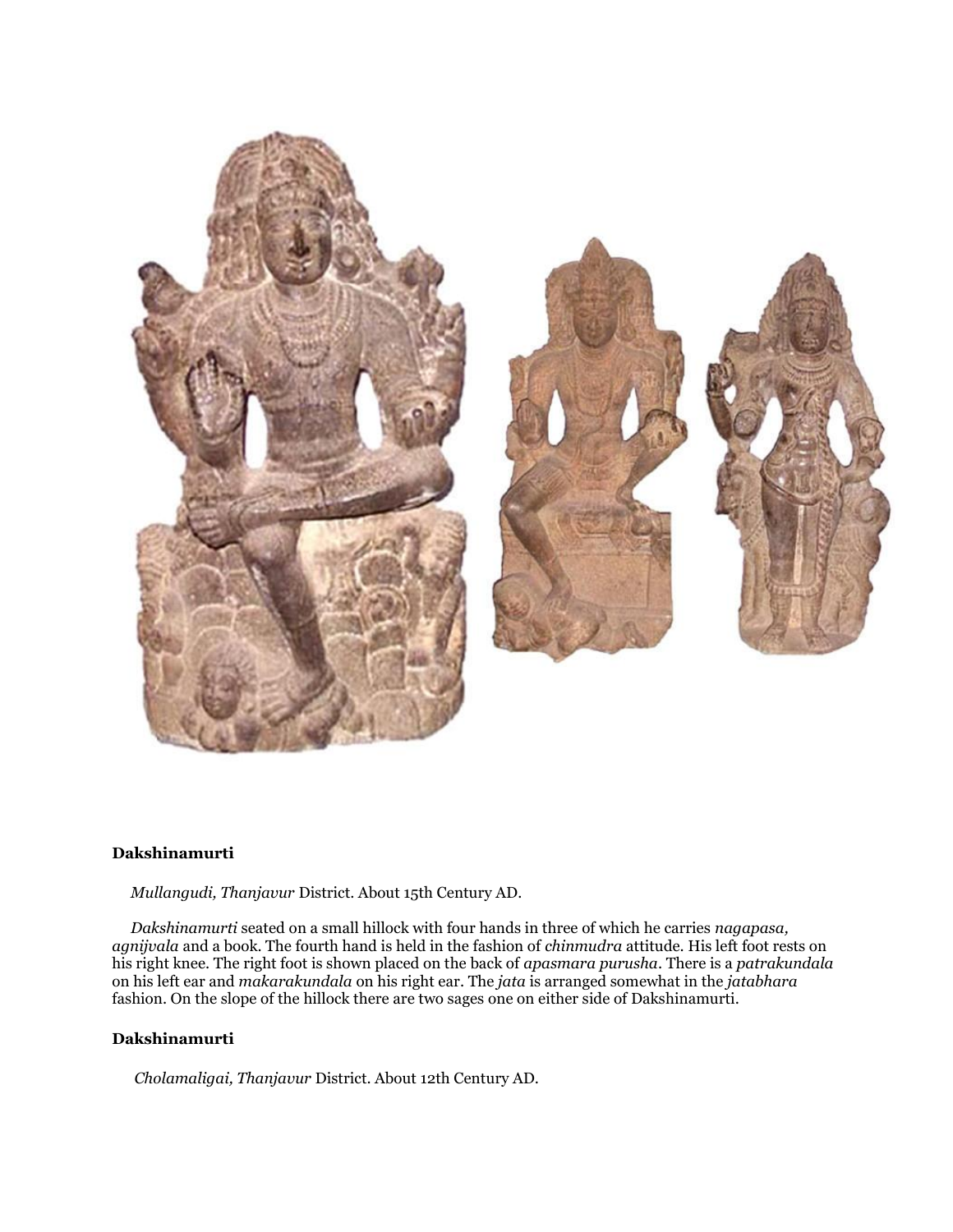Seated on or almost over his vehicle Nandi over a a seat. His left leg is kept on the seat while his right leg is trampling the *apasmara*. Hands holding - *akshamala, naga, Vyakhyana mudra* and holding a book. Ornaments - *Jatabhara* showing *Ganga* and crescent moon, necklaces, armlets, wristlets, *Yajnopavita* and *udharabandha* are present. *Bringipadas* and *padasaras* are present on the leg.

# **Bhairava**

*Mozhayur, Thanjavur* District. About 12th Century AD.

 *Bhairava* standing naked. He is holding *damaru*, broken; broken and *Kapala* in his four hands as attributes. As for ornaments he is having *patra* and *makara kundalas* in his ears; necklets, armlets, wristlets are present. He is also having *udharabandha, yajnopavita* and a long garland of bells, *naga katisutra,* anklets and *padasaras*. A hound is shown behind him.



siva-museum3

# **Parvati**

*Vadamarudur, South Arcot* District. About 10th Century AD.

 *Parvati* seated with one foot resting on the seat and the other dangling down. She carries a lily in her right hand.

#### **Bhikshatana**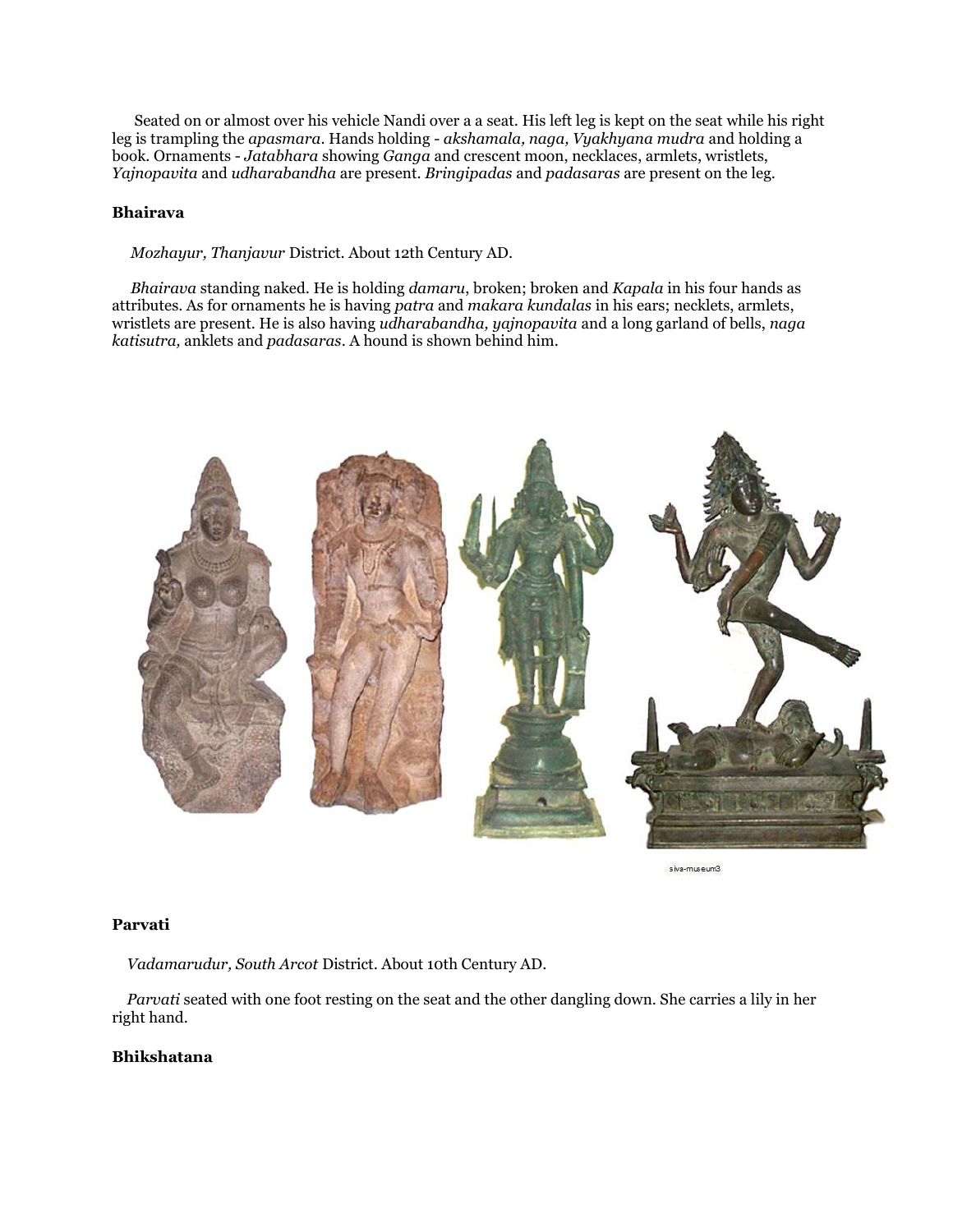#### *Bhikshandarkoil, Trichy* District. About 10th Century AD.

 Standing image of *Bhikshatanamurti* with four hands in two of which he holds weapons which cannot be distinguished perhaps *damaru* and *sula*. The hand holding the *kapala* is broken. The hand holding out a bit of grass for the deer is slightly damaged. His *jata* is arranged in a *jatamandala* fashion and *Ganga* is shown on his head. On the waist there is a snake girdle. There is a single *patrakundala* on the left ear. There is a dwarfish *gana* on his left side holding the begging bowl on his head.

# **Virabhadra**

Locality unknown. Height 95 cm.About 15th Century AD.

 *Virabhadra* standing on a *padmasana* over a square *bhadrasana.* He has four hands. The upper hands hold axe and bow, while his lower right holding an arrow and left resting on the shield. He is seen wearing a *Kiritamakuta* instead of the usual *jatamakuta.* There are *patrakundalas* in ears. *Keyuras* and *valayas* are present. A long garland hangs from shoulder to the knees.

## **Nataraja**

*Poruppumettuppatti*, *Tirumangalam* Taluk, *Madurai* District. About 9th Century AD.

 *Nataraja* in an altogether different posture, usually met with images found in the temples of the Pandya kings. Dancing with right leg lifted up on the demon , who is shown to be under great strain. The demon with curly hair, bracelets and other ornaments and with a serpent in his left hand is carved on the rectangular *pitha*. The *pitha* has a depression in its middle part the figure of lions in great activity in front and at the back and has flower designs at the sides. The *pitha* at its sides has two stumps supported by a mythical animal to receive the *prabhavali*, which is missing. The figure of *Nataraja* is adorned with *jatamakuta*. He wears *simhakundala* and *patrakundalas* in his ears. Three necklaces, the lowest one being the broadest, *keyuras*, bracelets, armlets, wristlets and rings on the fingers are present. *padasaras* are present.

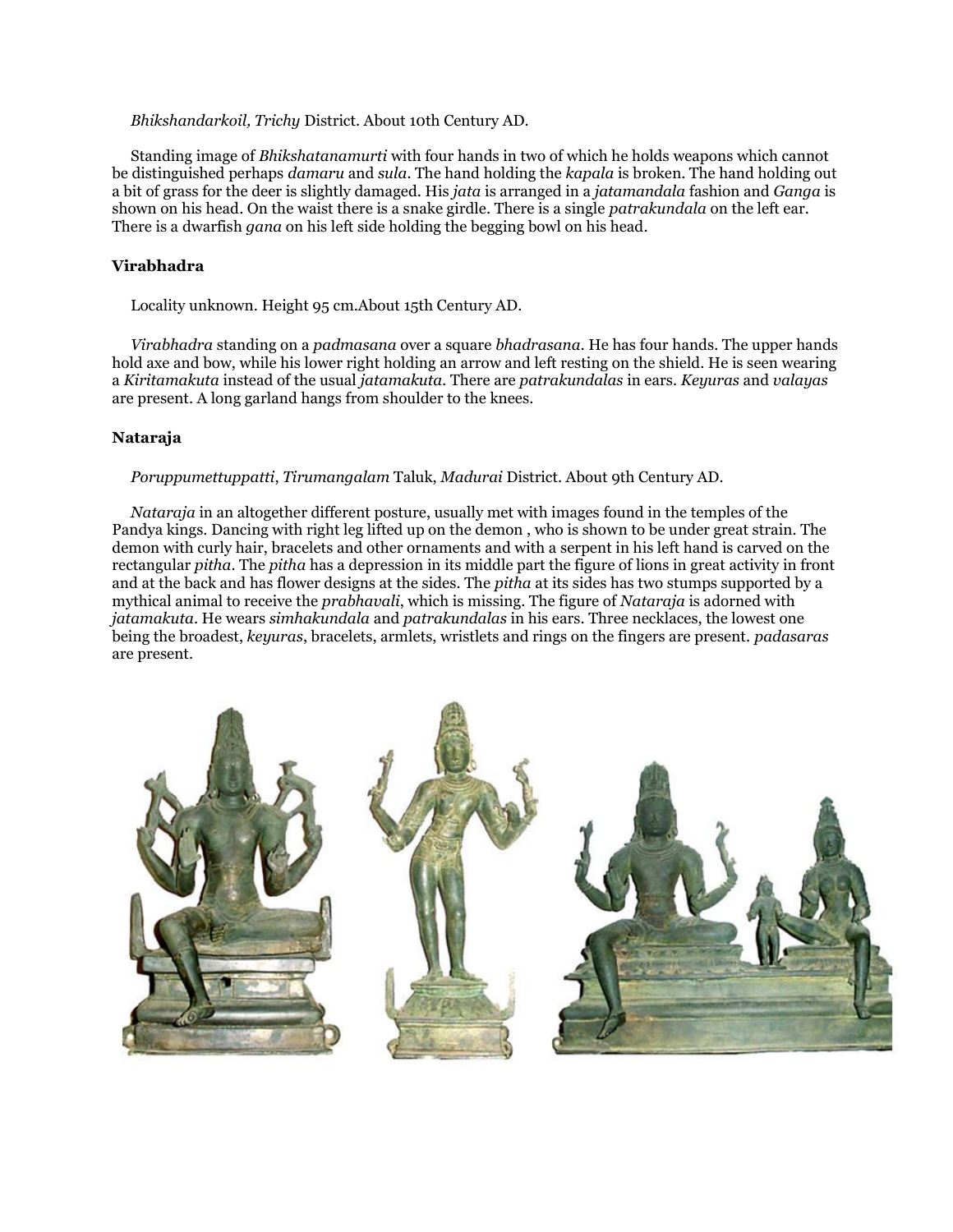# **Sukhasana**

*Tanjore* District. Height 39 cm. About 10th Century AD.

Hands: Axe, antelope; *abhaya, ahuya-varada*. Pedestal missing.

 The snake and crescent are very small and inconspicuous on right and left respectively of the upper part of head-dress. There is a *Makara-kundala* in the right ear, *patra-kundala* in the left. Necklaces and waist-band with large and finely finished ornaments are in front. Thread divided into two below small ornamental knot above left breast. Antelope spotted in its breast and back of head towards *Siva*, its feet resting on the tips of his fingers.

 In the absence of the pedestal it is impossible to be sure that this figure did not form part of an *Umasahita* or *Somaskanda* group.

# **Tripurantaka**

*Tirukkodikkaval*, *Kumbakonam* Taluk, *Thanjavur* District. Height 100 cm. About 11th Century AD.

 *Siva* is depicted here as a *samharamurti*, after he destroyed the three *asuras* who dwelt in three forts made of metals. There are two pairs of hands. He is standing on a *padmasana*. He carries his emblem, the axe in the right upper hand while the emblem on the upper left is broken and missing. The lower hands are in the posture of carrying the bow and arrow. The workmanship of the *jatamakuta* and the ornaments are splendid.

#### **Somaskanda**

 *Nidur*, *Mayavaram* Taluk, *Tanjore* District. Height of *Siva* 50cm. of *Paravti* 44 cm. of *Subrahmanya* 29 cm. About 10th century AD.

 *Siva* : Axe, antelope; *abhaya, ahuya-varada. Parvati* : *Kataka, varada. Subrahmanya* : *kataka,* fruit.

 The treatment of this image, especially the necklaces and faces, clearly mark it as of *Chola* type, in spite of the absence of the projecting elbow ornaments. The usual snake and flower are present on right and left respectively of the jewel in *Siva's* head-dress, which lacks the usual crescent. The flower is probably a Datura. The face and tail of the antelope are facing towards *Siva*. *Subrahmanya* is shown as standing erect and wears a *karanda-makuta* and *patra-kundalas*.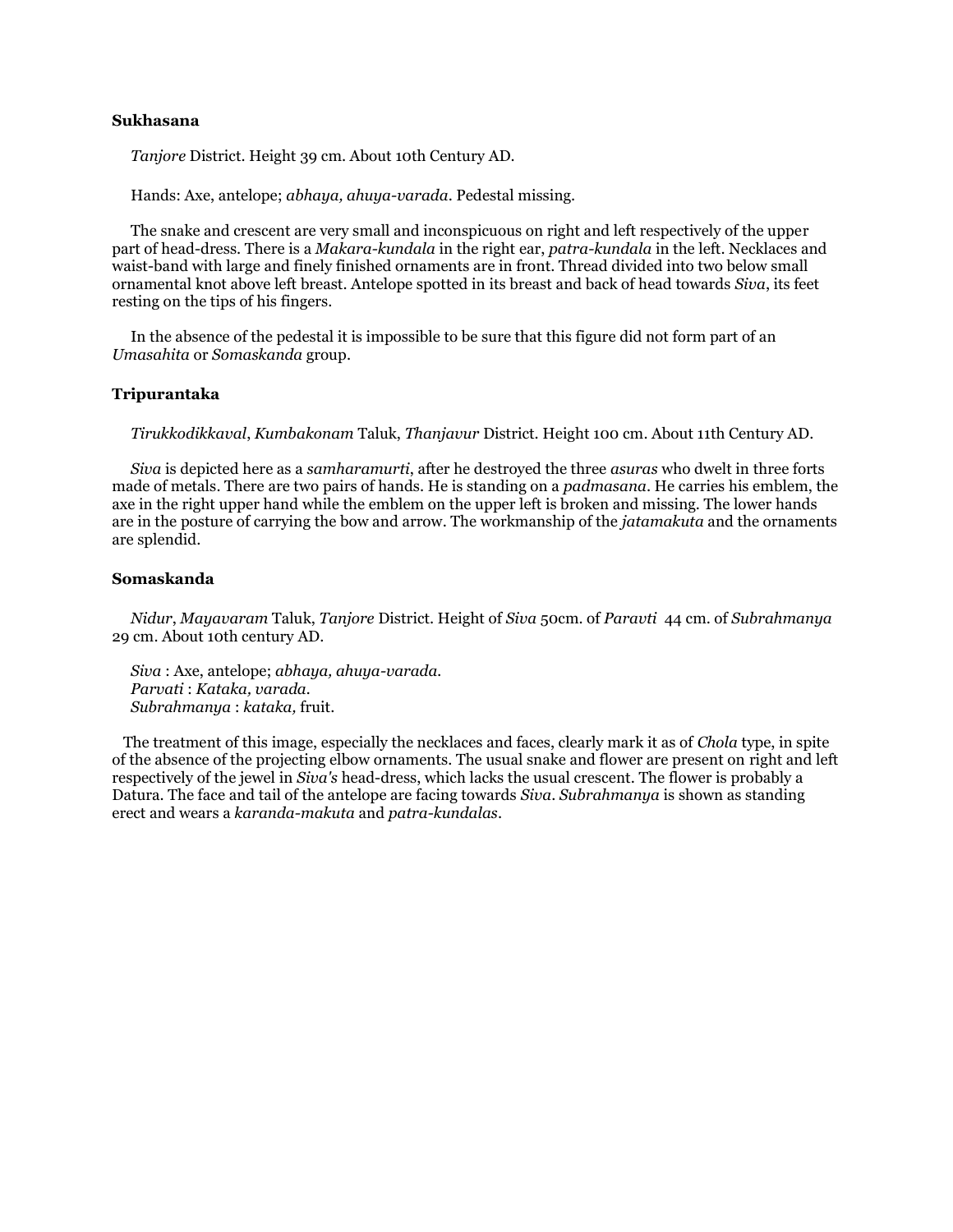

#### **Natesa**

*Kuram*, *Chengalpattu* District. Height 53cm. 9th Century AD.

 According to *Bharata's Natyasastra* this model is called *Urdhvajanu*. This is the only representation of *Natesa* in this pose in metal. The upper left hand holds a snake, instead of fire, a noteworthy feature. Draperies are beautifully moulded. Though the face is worn out, the modelling of the figure and the treatment of the ornaments and garments are unmistakably in the *Pallava* style.

#### **Ardhanarisvara**

*Tiruvenkadu*, *Thanjavur* District. Height 101 cm. About 11th Century AD.

 As the name indicates, *Siva* is represented here as half-male and half-female, typifying the male and female energies. The right half represents *Siva* and the left *Parvati*. *Siva* has a *jatamakuta* with a crescent moon. He has three arms of which the lower arm rests on the back of the bull, his vehicle., and the upper right has an axe. The whole of the right side is adorned with ornaments peculiar to *Siva*. The right leg is bent and rests on the pedestal. The drapery is shown upto the knee. On the left side the image has a *karandamakuta*. The drapery is upto the anklets and her leg is slightly bent, resting on the pedestal. This image is referred to in an inscription in the temple at *Tiruvenkadu*.

#### **Natesa**

*Kankoduttavanitham*, *Thanjavur* District. Height 86cm. 12th Century AD.

This figure of *Natesa* also has four arms carrying *damaru* and *agni* in his upper hands. The lower left is